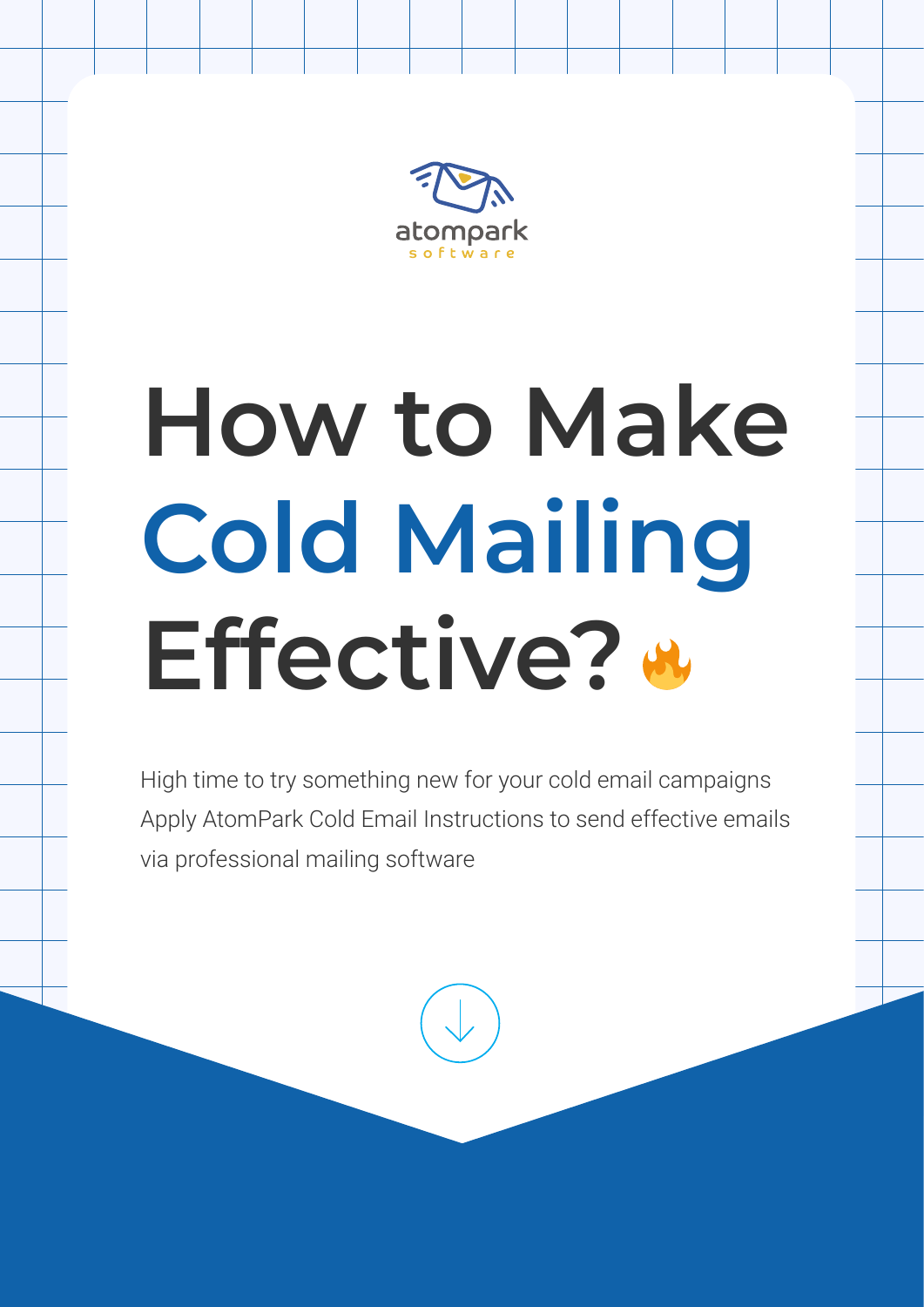#### **COLD MAILING IS AN ART**

YOU SHOULD BE A SKILLFUL WRITER  $\cancel{F}$  TO CREATE A COLD EMAIL THAT DEFINITELY PASSES THROUGH SPAM FILTERS AND GET RECIPIENTS' ATTENTION  $\bigoplus$ WE ARE NOT WIZARDS, BUT KNOW SOME SECRETS ON HOW TO MAKE EFFECTIVE COLD MAILING  $\odot$ 

#### **Great cold email strategy consists of 5 elements**

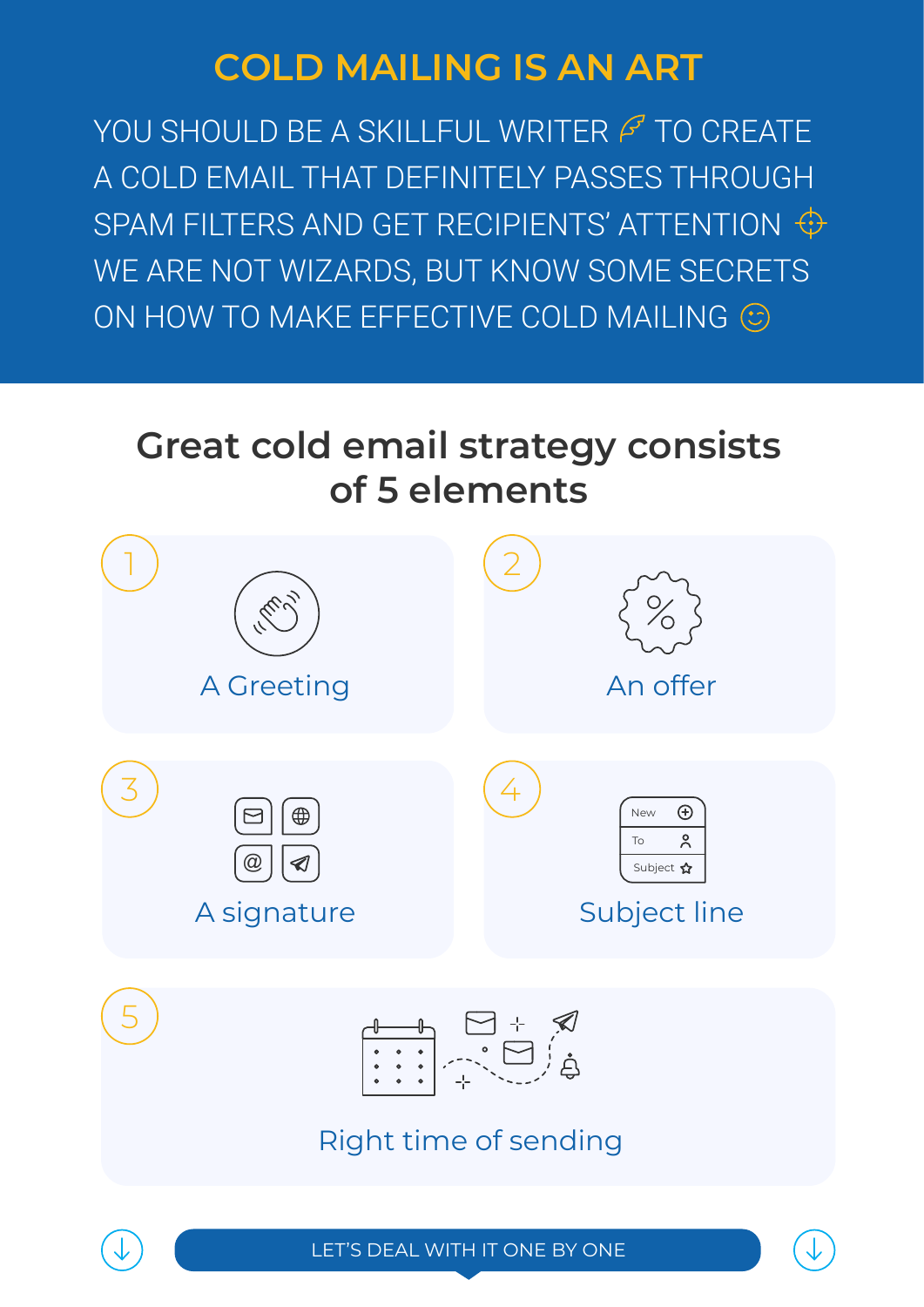

#### **A Greeting**

You may choose any greeting you like. However, it is better to use the classic "Hello!" or "Hi!". This block is obligatory. So that the recipient immediately has an idea of who is writing and how you can be useful to him/her, first, introduce yourself/your company. For this, such short forms will be perfect:

- $\vee$  "I am {Name}."
- "My name is {Name}."
- "This is {Name}."
- "This is {Name}, a {Company Name} representative."
- $\triangledown$  This is {Name} from {Company Name}."
- "I am {Name} from {Company Name}."
- "My name is {Name} and I represent {Company Name}."

After that you may pass over to describing your professional area. To inspire more respect and trust, back up your description with clear facts:



*Thе information on how many years you have been in the market & how many customers you have helped will warm up the reader & well prepare to pass over your offer.*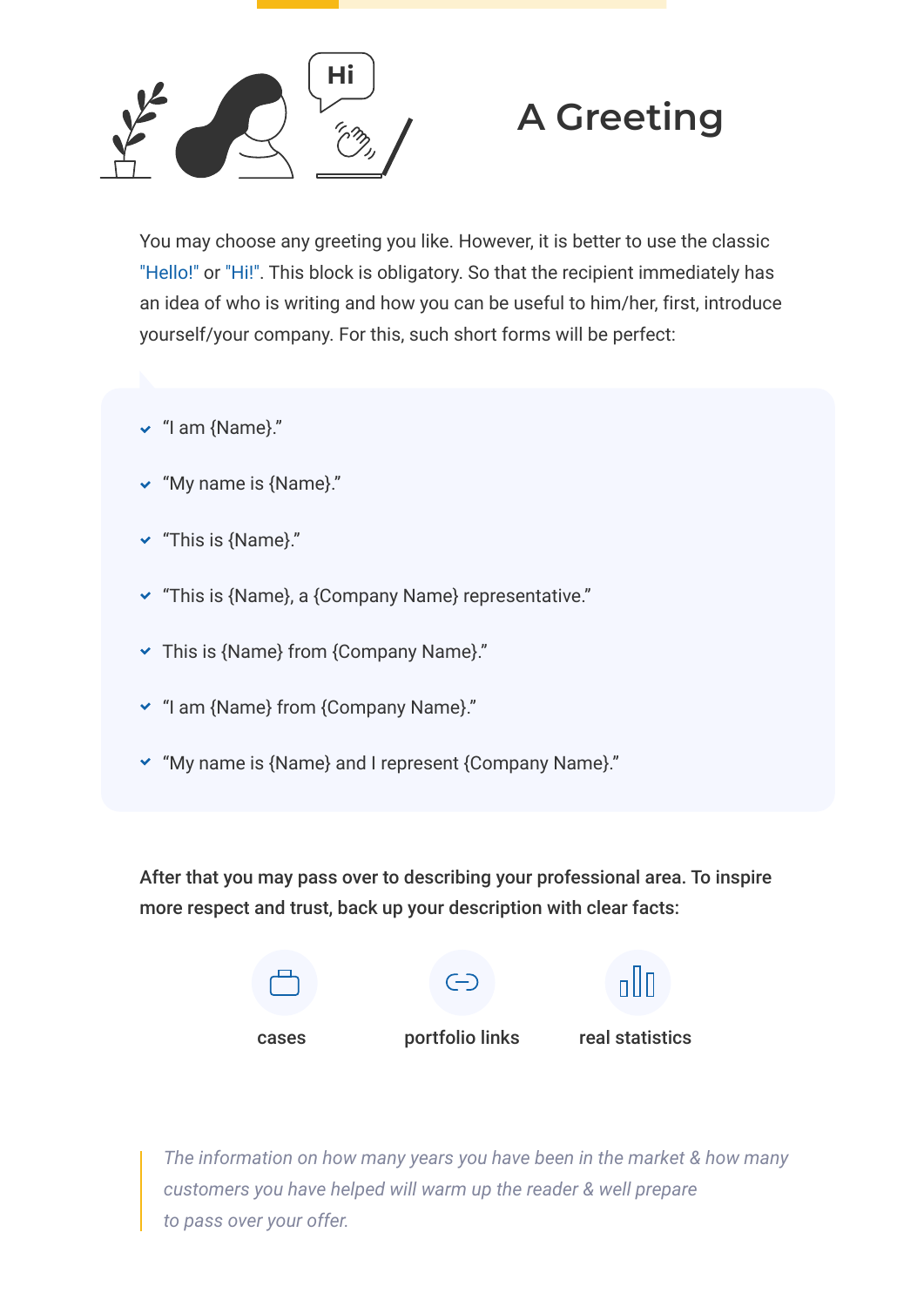

### **An Offer**

- $\vee$  Make your offer brief and on point.
- $\vee$  Never use watery texts.
- $\sim$  Be sure to write down how the person will benefit from working with you.
- $\sim$  You may also add features that differentiate you from your competitors.
- $\sim$  Mind that, in cold emails, there is no need to beat about the bush, and the customers will appreciate it if you don't.
- $\triangleright$  End it up with a clear CTA.

*N.B! Without a clear call to action, your email doesn't make any sense and has no value.*

*The target action may be an email/call back, or another type of interaction by following up/ meeting/networking to discuss further details, etc. Anyway, your cold email should warm your customers up to leave the potential for turning them into your clients.*

However, do not go to another extreme, overloading your text with calls to action. There must be only one CTA in your email. Here are some CTA forms possible:

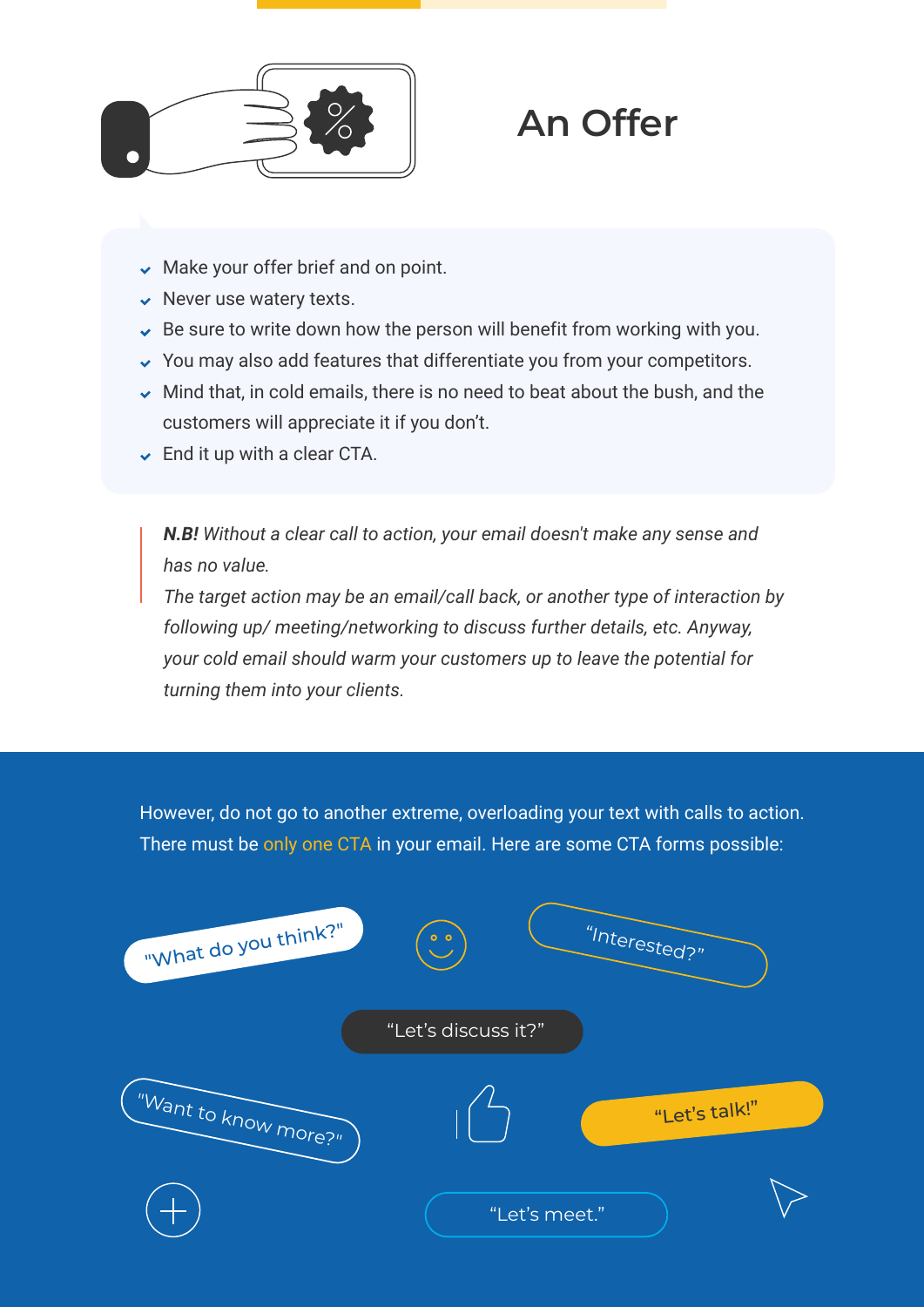

#### **A Signature**

Since the purpose of such an email is to create a sense of personal correspondence, it cannot be sent in terms of a mass sales mailing campaign. Also, make sure to keep an email design as simple as possible:

- $\Diamond$  Don't add a lot of pictures.
- $(x)$  Don't include GIFs.

The only thing that may be (and even should) be added is a photo of the sender in the signature to increase trust and form strong bonds with potential clients.



Some great examples of email signature in cold email.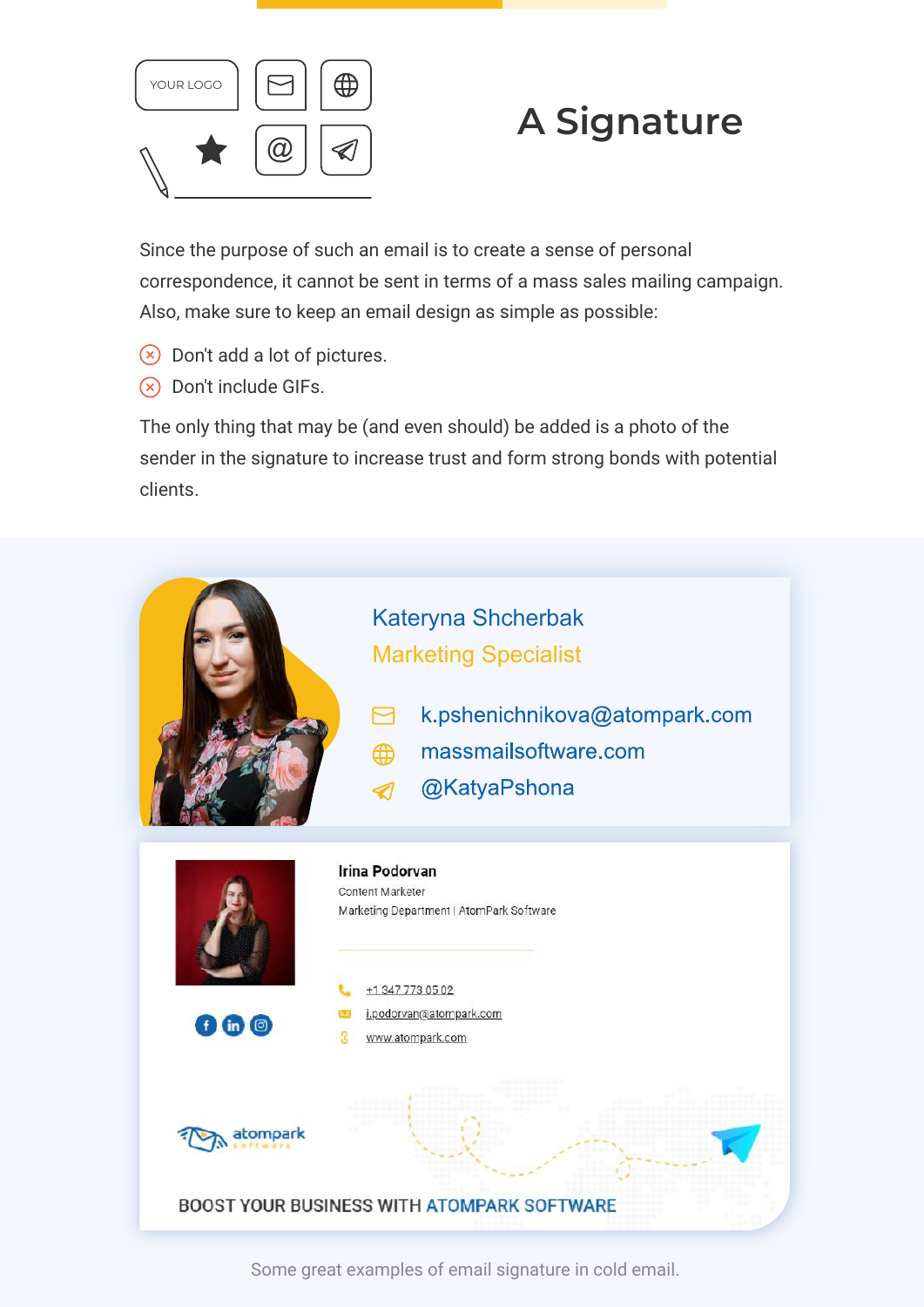| New message<br>$-\swarrow$      |
|---------------------------------|
| To (mail@gmail.com              |
| Subject <b>*</b> It's important |

### **Subject line**

Clearly and concisely formulate your offer in the email subject line. The right formulation influences both Open Rate and Click-through rate. Also, make sure that you follow our tips:

 $\overline{1}$  Create your subject line no longer than 30 characters.

Although the maximum length for the desktop devices is 70 characters, Apple devices display only 30 characters. If you want it to be fully displayed on all devices, then don't make it longer.

 $(2)$  Do not include into your cold email subject line spam words.

 $\overline{X}$  "reminder"  $\overline{X}$  "free"  $\overline{X}$  "percentage of"  $\overline{X}$  "help"

These worlds decrease the percentage of email open rates.

3 Use emoji to catch recipients' eye.  $\circled{c}$   $\circled{c}$ 

Emoji in subject line increase Open Rate. But be careful and not to overdo with them. Emoji should be relevant to content of email.

## **Powerful Cold Mail Themes**

Jump to some prospecting cold email templates to secure a call, meeting, demo or any other benefit:

**Personalize your theme as this may increase your open rate by up to 26%.**

- **★ The Friendly/Flattery/Relevant Email.**
- **★ The Compliment/Benefit/Time/Email.**
- **Two Things You Should Fix.**
- **Your Good Review Email...**
- **The Video Bonus Email.**
- ★ Seems You've Got a Big Deal.
- ★ Your Personal Card.
- An Awesome Offer.
- $\star$  An Incredible Proposition.
- $\star$  Top 5 Business Benefits.
- **X** Your Website Overview, etc.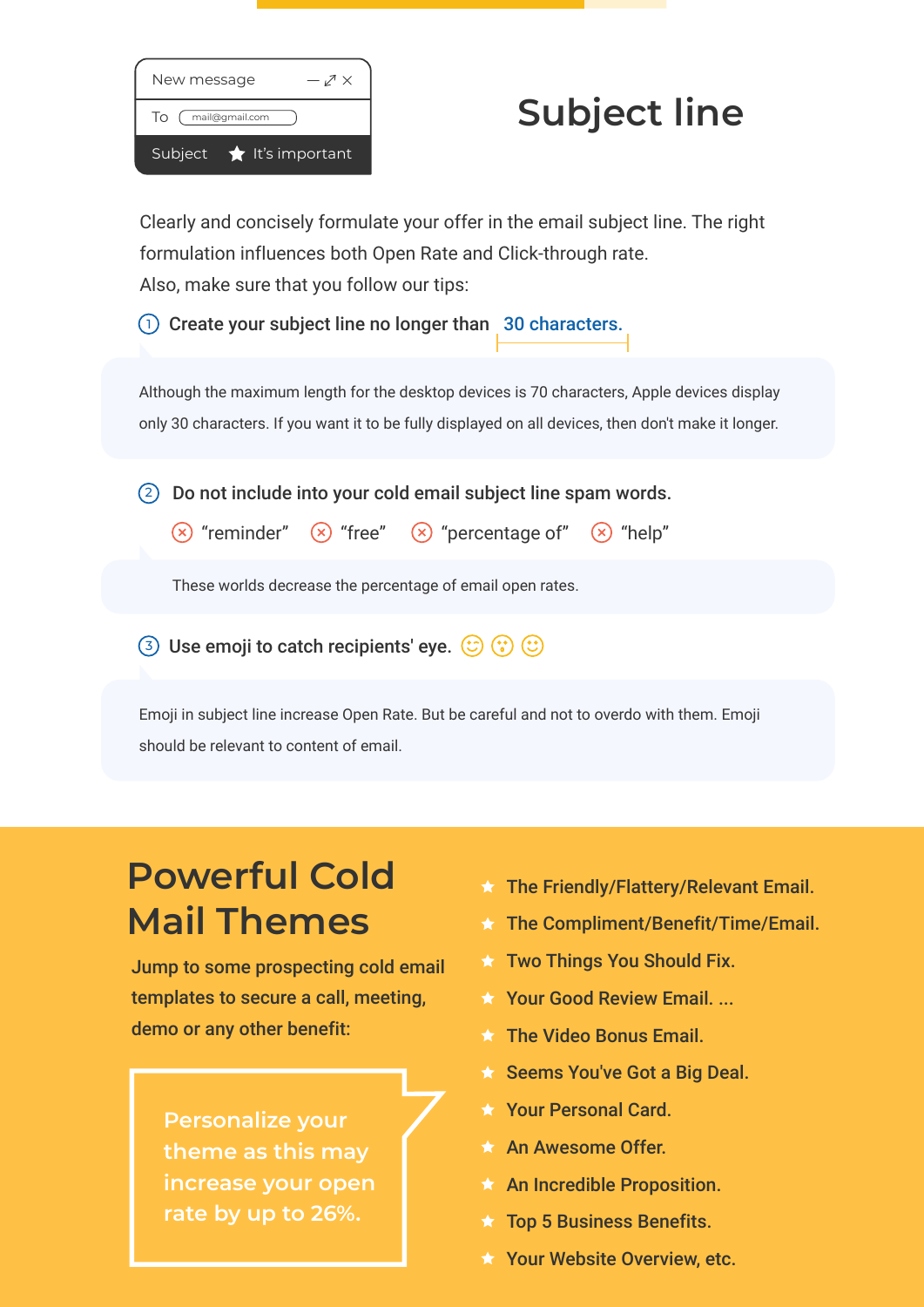

### **Right time of sending**

#### **If you want to legally send a cold email, it must meet several criteria:**

- $\cdot$  it may be sent through SMTP gmail server with limits or use Atomic Mail Sender and set partner SMTP to send unlimited emails;
- $\cdot$  it should be sent from a personal mailbox only;
- $\cdot$  it usually requires a double opt-in;
- $\vee$  the number of emails sent per day must be limited.
- $\cdot$  it should align with the current legislation and other regulations established in your region. (CAN Spam act. GDPR)

For example, Gmail has a limit on send-outs: up to 500 emails in 24 hours. But you may hardly reach this limit if your cold emails are personalized messages to specific people. This way you won't get in Spam. Or get suspected of any violations, either from your email service or from your potential mail recipients.

If your email meets all the criteria mentioned, be sure it will be a success.



Hi, David Johnson.

I know you're busy now, so I'll make this quick.

My name is Kate. I'm an affiliate manager of Atomic Software Inc. and I invite you to become our partner.

I've done some research and understand that we can make a deal. You have a good resource where you can promote our product in an easy way.

And you'll get a 30% commission for each purchase after joining the Affiliate Program, and this is aside from the additional bonuses you'll get.

Our company provides the top email marketing software to help businesses with finding a target audience, cleaning email lists, and running bulk mailing campaigns. The software is very popular within email marketers, outreach managers, and individual entrepreneurs.

Here you can find the Commercial Offer with the terms of joining our Affiliate Program

Have a wonderful day!

Best Regards, Kate Shcherbak

A good example of a cold email design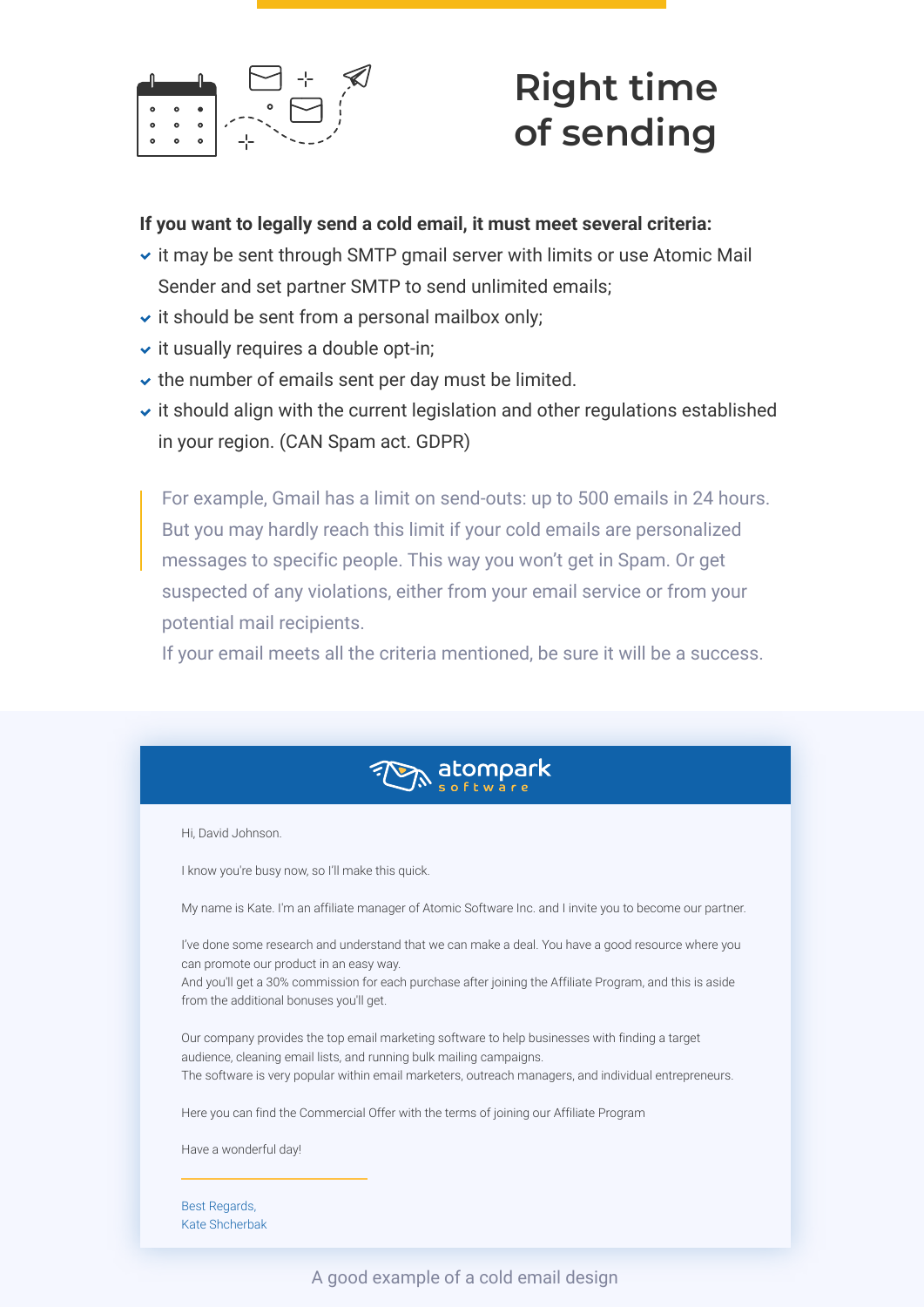# **How to organize effective cold mailing via Atomic Email Studio?**

Atomic Email Studio is a software created to meet all possible requirements for successful messaging. It offers the most advanced & effective solutions for email management. It will help you target the audience and significantly increase your campaign level, and succeed with cold emails, which is not an easy task.

To set up your cold messages, Atomic Mail Sender is an effective solution from Email Studio. It provides a Newsletter mailing feature and SMTP server to send the unlimited number of emails.

#### **So, to set up your personalized cold mails for chosen recipients easier:**

 $\left(\cdot\right)$  Add the recipients list as it is shown on image below:

| 2<br>$\Box$<br>Recipients List - Atomic Mail Sender<br>瞷<br>x Edit v Blacklist<br>Unsubscribe v<br>启<br>Ħ<br>愚<br>Send mail v Schedule<br>Clear<br>Ø<br><b>July Add</b><br>Del<br>$\overline{\phantom{a}}$<br>$\overline{\phantom{a}}$<br>e-mail<br><b>Status</b><br>Result<br>Valid<br>Mailbox exists<br>Valid<br>Mailbox exists<br>Mailbox exists<br>Valid<br>Mailbox exists<br>Valid<br>Valid<br>Mailbox exists<br>Valid<br>Mailbox exists<br>Mailbox exists<br>Valid<br>Mailbox exists<br>Valid<br>Mailbox exists<br>Valid<br>Valid<br>Mailbox exists<br>Valid<br>Mailbox exists<br>Valid<br>Mailbox exists<br>Valid<br>Mailbox exists<br>Valid<br>Mailbox exists<br>Mailbox exists<br>Valid<br>Valid<br>Mailbox exists<br>Valid<br>Mailbox exists<br>Valid<br>Mailbox exists<br>Mailbox exists<br>Valid<br>Valid<br>Mailbox exists<br>Mailbox exists | ū<br>New | dia.<br>Open | 團<br>Save | Þ<br>Test | Send | 字<br>Schedule | $\mathbf{1}$<br>Recipients | Blacklist | SMTP wizard | İĘ,<br>Settings | Spam Check. |          |
|-----------------------------------------------------------------------------------------------------------------------------------------------------------------------------------------------------------------------------------------------------------------------------------------------------------------------------------------------------------------------------------------------------------------------------------------------------------------------------------------------------------------------------------------------------------------------------------------------------------------------------------------------------------------------------------------------------------------------------------------------------------------------------------------------------------------------------------------------------------|----------|--------------|-----------|-----------|------|---------------|----------------------------|-----------|-------------|-----------------|-------------|----------|
|                                                                                                                                                                                                                                                                                                                                                                                                                                                                                                                                                                                                                                                                                                                                                                                                                                                           |          |              |           |           |      |               |                            |           |             |                 |             | $\times$ |
| La i.podorvan@atompar<br>ceo@atompark.com<br>Inharchenko@atompa<br>m.sizaya@atompark.c<br>ind i.sydorenko@atompar<br>in jv@atompark.com<br>a.moldavsky@atompa<br>lial lozinskiy.artem@gmail<br>bekchonovdenys@gm<br>denis123@gmail.com<br>at@atompark.com<br>notpad000@gmail.com<br>sv@atompark.com<br>a.suhareva@atompark<br>LL t.pyrih@atompark.com<br>m.vavshko@atompark<br>hai s.alieinik@atompark.c<br>di@atompark.com<br>k.pshenichnikova@at<br>Lkuzmenko@atompar<br>all o.kotliar@atompark.c                                                                                                                                                                                                                                                                                                                                                       |          |              |           |           |      |               |                            |           |             |                 |             | in 1     |
|                                                                                                                                                                                                                                                                                                                                                                                                                                                                                                                                                                                                                                                                                                                                                                                                                                                           |          |              |           |           |      |               |                            |           |             |                 |             | ٨        |
|                                                                                                                                                                                                                                                                                                                                                                                                                                                                                                                                                                                                                                                                                                                                                                                                                                                           |          |              |           |           |      |               |                            |           |             |                 |             |          |
|                                                                                                                                                                                                                                                                                                                                                                                                                                                                                                                                                                                                                                                                                                                                                                                                                                                           |          | Valid        |           |           |      |               |                            |           |             |                 |             |          |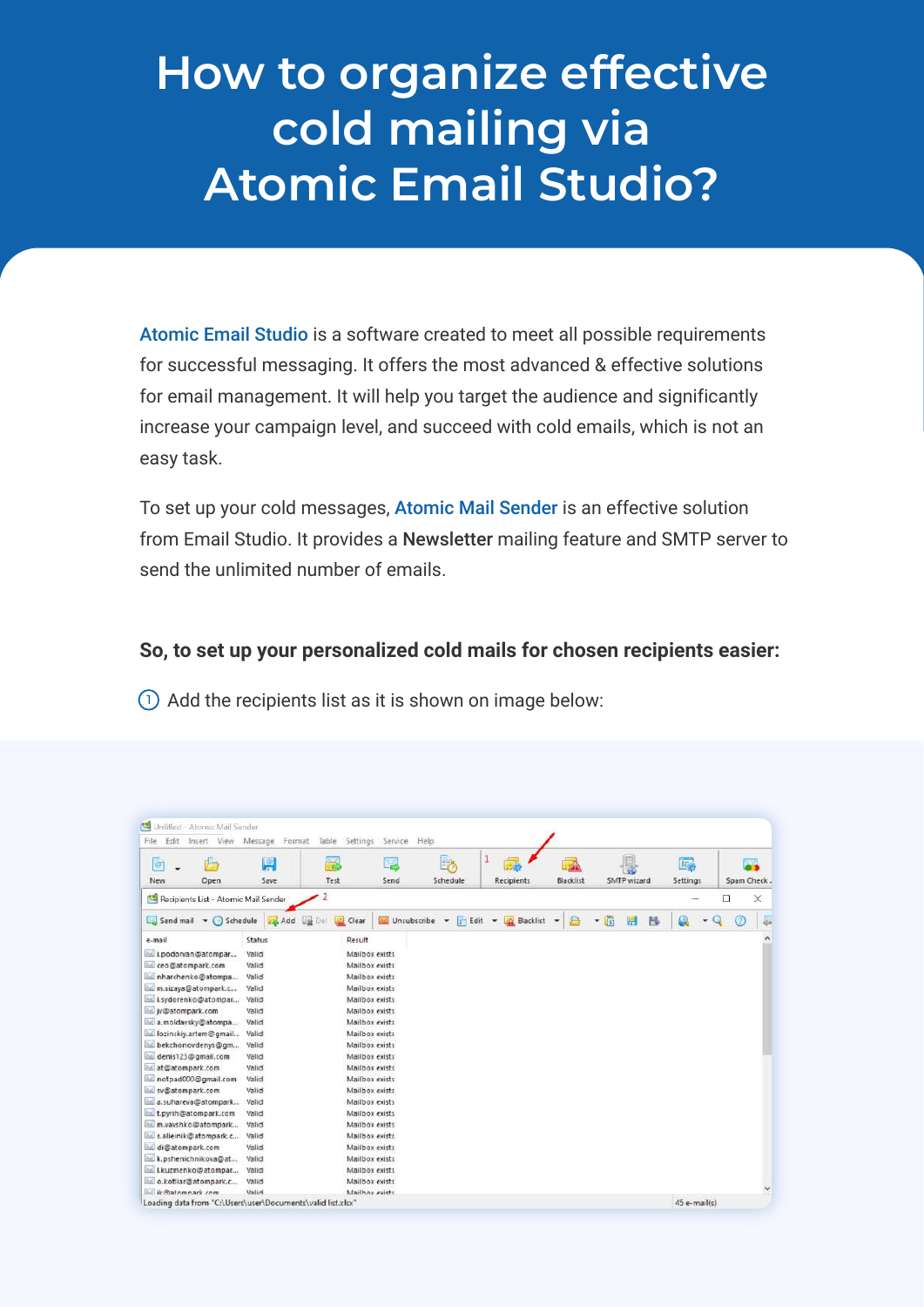<sup>2</sup> Enter the messages text in the "Message Edit window". The "Insert" / "Email merge data" menu is added where you can easily insert data fields.



<sup>3</sup> Create/personalize your cold text message.

Add new data fields to the list if needed.

Personalize your email campaign by inserting variables of %Name% type.

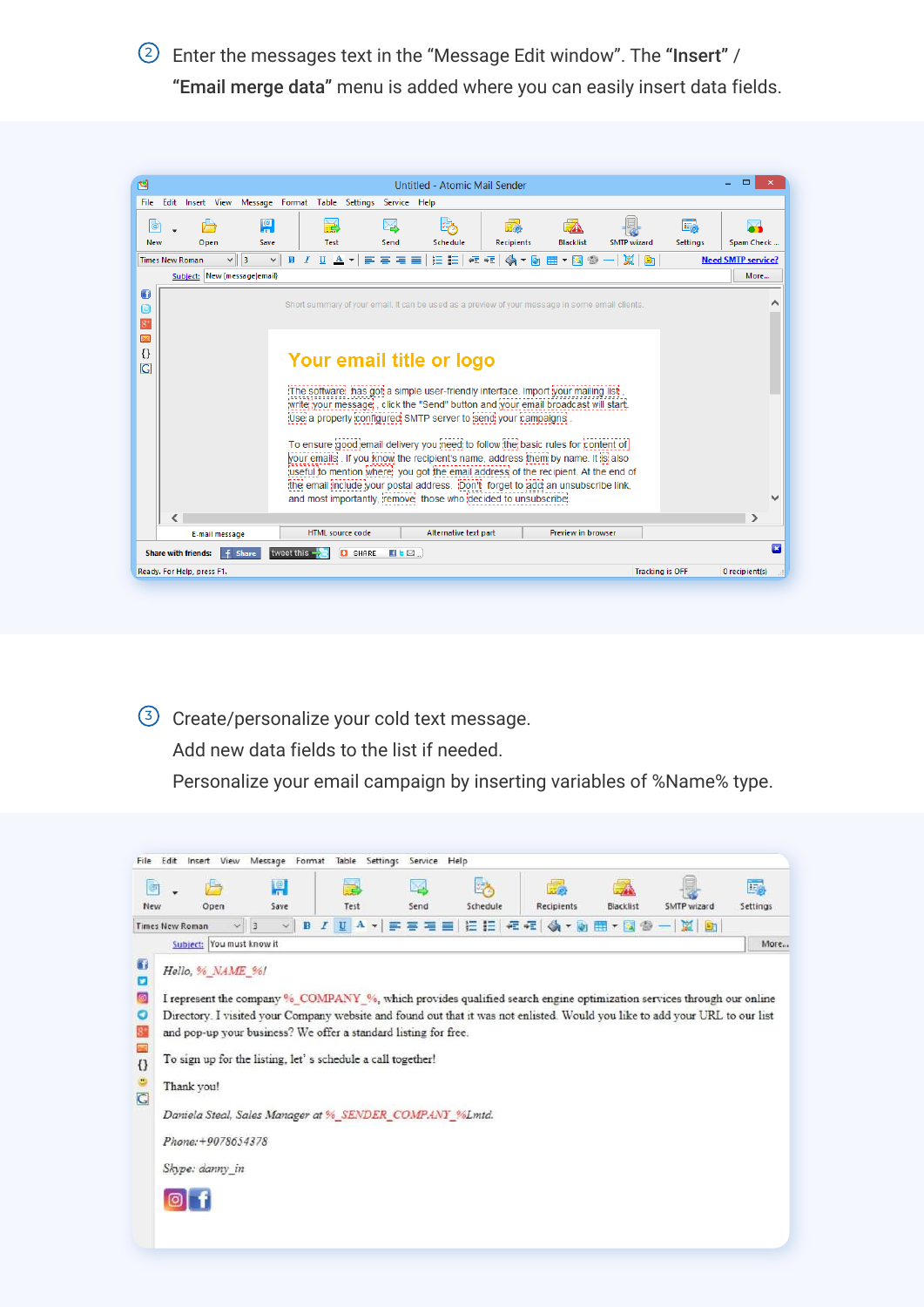$\overline{\Theta}$  Check whether your email will pass through Spam filters.

For this Atomic Mail Sender has Spam Assasin.

Click the "Spam Check" and get a score.

The lower score is, the higher chance of hitting to Inbox.

| Description of test<br>More info<br><b>Test Name</b><br>The date is grossly in the future.<br>FH DATE PAST 20XX<br>Wiki |       | <b>SpamAssassin</b> | SpamAssassin is one of the best spam filters. It is free, flexible, powerful,<br>highly-regarded and widely used. You can check if your email message is<br>likely to pass SpamAssassin filters and what you can do to decrease your<br>SPAM score. The lower your score the less chance of your email being<br>flagged as SPAM.<br>More information about SpamAssassin |  |
|-------------------------------------------------------------------------------------------------------------------------|-------|---------------------|-------------------------------------------------------------------------------------------------------------------------------------------------------------------------------------------------------------------------------------------------------------------------------------------------------------------------------------------------------------------------|--|
| 3.4                                                                                                                     | Score |                     |                                                                                                                                                                                                                                                                                                                                                                         |  |
|                                                                                                                         |       |                     |                                                                                                                                                                                                                                                                                                                                                                         |  |
|                                                                                                                         |       |                     |                                                                                                                                                                                                                                                                                                                                                                         |  |

<sup>5</sup> Launch your text message campaign using SMTP servers from our partners. It helps to increase the chance that recipients will get your message.



You may preview your email message design by sending one text message to the active sender's email address. Develop a cold email campaign & turn prospects into sales.

Send emails from your inbox with the help of professional software.